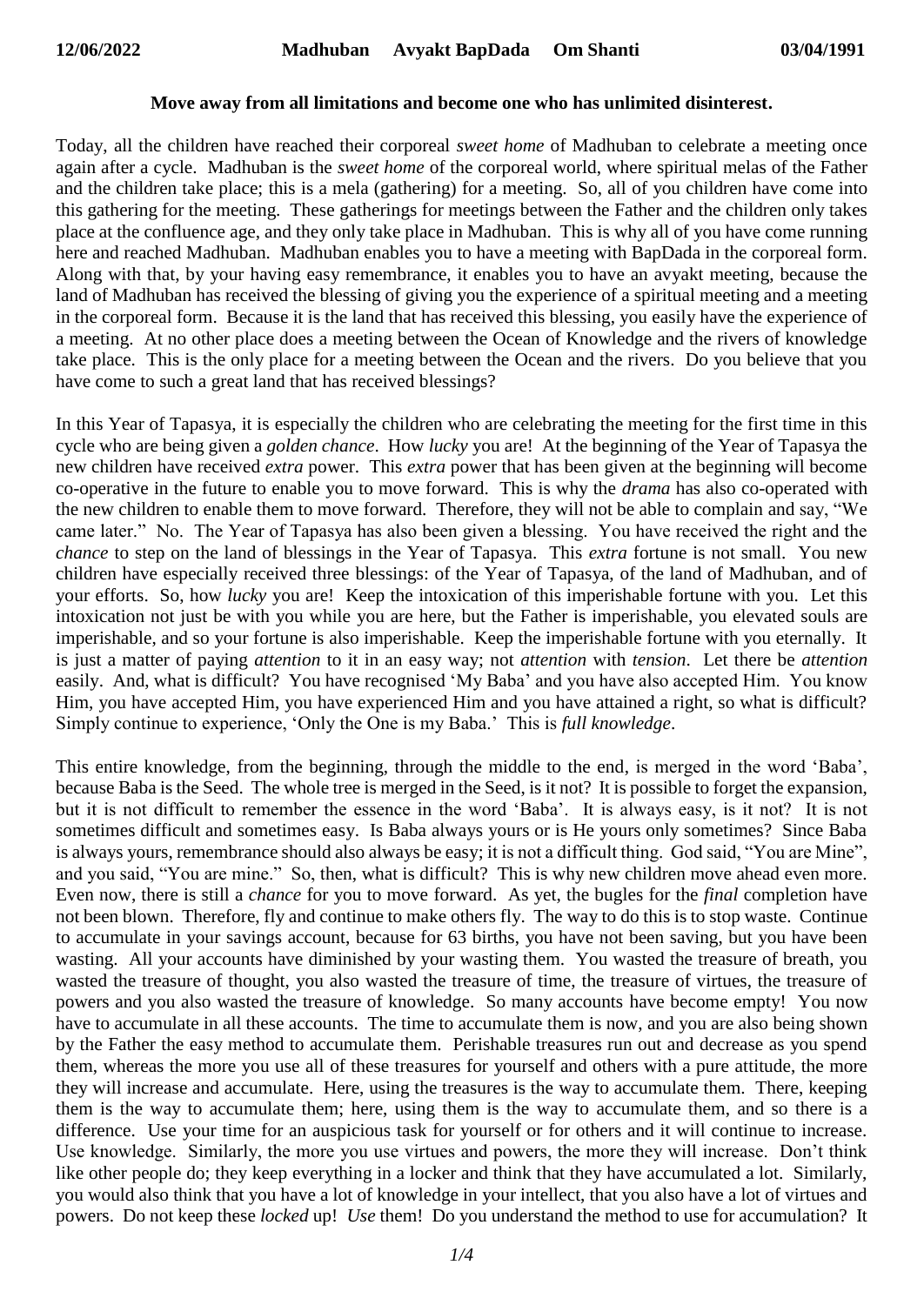is to make use of them. *Use* them for yourself, otherwise you will *lose* them. Some children say that they have all the treasures merged in them. However, what is the sign of these being merged in you? To have them merged in you means you have accumulated them. The sign of this is that they are useful for you yourself and for others at times of need. If they are not being used, but you still say you have accumulated a lot, then that is not an accurate way of accumulating them. Therefore, if the method you use is not accurate, you will not be able to achieve the result of becoming perfect on time. You will be deceived. You will not be successful.

Use the virtues and the powers and they will continue to increase. So, use the method of saving and the method of accumulating. Then the account of waste will automatically be transformed and be used in a worthwhile way. On the path of devotion they have a system of donating physical wealth and using it in a worthwhile way, according to how much they have. Therefore, it continues to increase. Even in devotion, in order to use everything in a worthwhile way, they increase their zeal and enthusiasm. So, in the Year of Tapasya, do not just *check* how much you have wasted - to have wasted something is a different matter - but also *check* how much you have used in a worthwhile way. All the treasures you were told about and also the virtues are gifts from the Father. "This is my virtue, this is my power". Do not make this mistake, even in your dreams. These are gifts from the Father, gifts from God. To consider gifts from God to be yours is a great sin. Many children often think and speak in ordinary language, "This virtue of mine is not being *used*", or, "I have this power; my intellect is very good, but it is not being *used*." Where did 'mine' come from? To say 'mine' is to make it dirty. Even in devotion they have continued to give this teaching for 63 births: Don't say 'mine', say 'Yours'. Nevertheless, you didn't accept it in that way. On the path of knowledge as well, to say, 'Yours', but to consider it to be 'mine' is cheating and it will not work here. Therefore, to consider a holy 'prasad' from God to be yours means to be arrogant and disrespectful. Don't ever forget the word 'Baba, Baba'. Baba has given power, Baba has given the intellect. It is Baba's task, it is Baba's *centre*; everything belongs to Baba. Don't think: This is my *centre*. I created the centre, so I have a right to it. Where did the word 'mine' come from? Is it yours? Have you carefully kept a bundle aside? Many children show such intoxication: I have had the building constructed for the *centre*, so I have a right to it. However, whose *centre* did you construct? It is Baba's *centre*, is it not? If you have surrendered it to Baba, how can it be yours? How can there be 'mine'? When your intellect changes, you say, "This is mine." By saying, 'mine, mine', you dirtied it. Do you want to become dirty again? Do you remember the first promise you made to the Father for your Brahmin life, when you became a Brahmin? Have the new ones made a promise or only the old ones? You new ones who have now come have also come as old ones, have you not? You have come after completing the *form* about having faith in the intellect, have you not? So, everyone's first promise was: Mind, body, intellect and wealth are Yours. Did all of you make this promise?

If you are going to make a promise now, raise your hands! Those who think, "Something has to be kept aside for the future, how can we give everything to the Father? We have to keep something aside". Those who think this is a sensible thing to do, raise your hands! Have you kept something aside? Be careful! Afterwards, do not say, "Who saw us anyway?" "Who is going to see me in such a crowd?" Baba has a very *clear TV*. You cannot be hidden from that. Therefore, if you want to keep a little aside after careful consideration, then by all means keep it. What do the Pandavas think? Should you keep a little aside? Think about it very carefully. Those who wish to keep a little aside, raise your hands now! You will be saved. Otherwise, later you will be shown this time, this gathering and your nodding. Never let there be any consciousness of "mine". When you say Bap (Father), sin (pap) finishes. When you do not say Bap, sin (pap) is committed. When you become influenced by sin, your intellect doesn't work. No matter how much someone tries to explain to you, you say, "No, this is *right*, this has to happen, this has to be done." Even the Father feels mercy because you are under the influence of sin at that time. When the Father is forgotten, sin is committed. Because you are under the influence of sin, you do not understand what you are doing and saying. Constantly stay conscious with knowledge. Don't come under the force of any sin. In between, this wave of Maya comes in. You new ones need to keep yourselves safe from this. Don't be caught up in any consciousness of 'mine, mine'. When souls get a little older, they have a lot of Maya with the consciousness of 'mine, mine'. 'My ideas'. However, since even the intellect is not yours, where did your idea come from? So, do you understand what the way to accumulate is? Use it for a task. Use it in a worthwhile way. Use your Godly sanskars in a worthwhile way and the sanskars of waste will go away. When you don't use your Godly sanskars for a task, they simply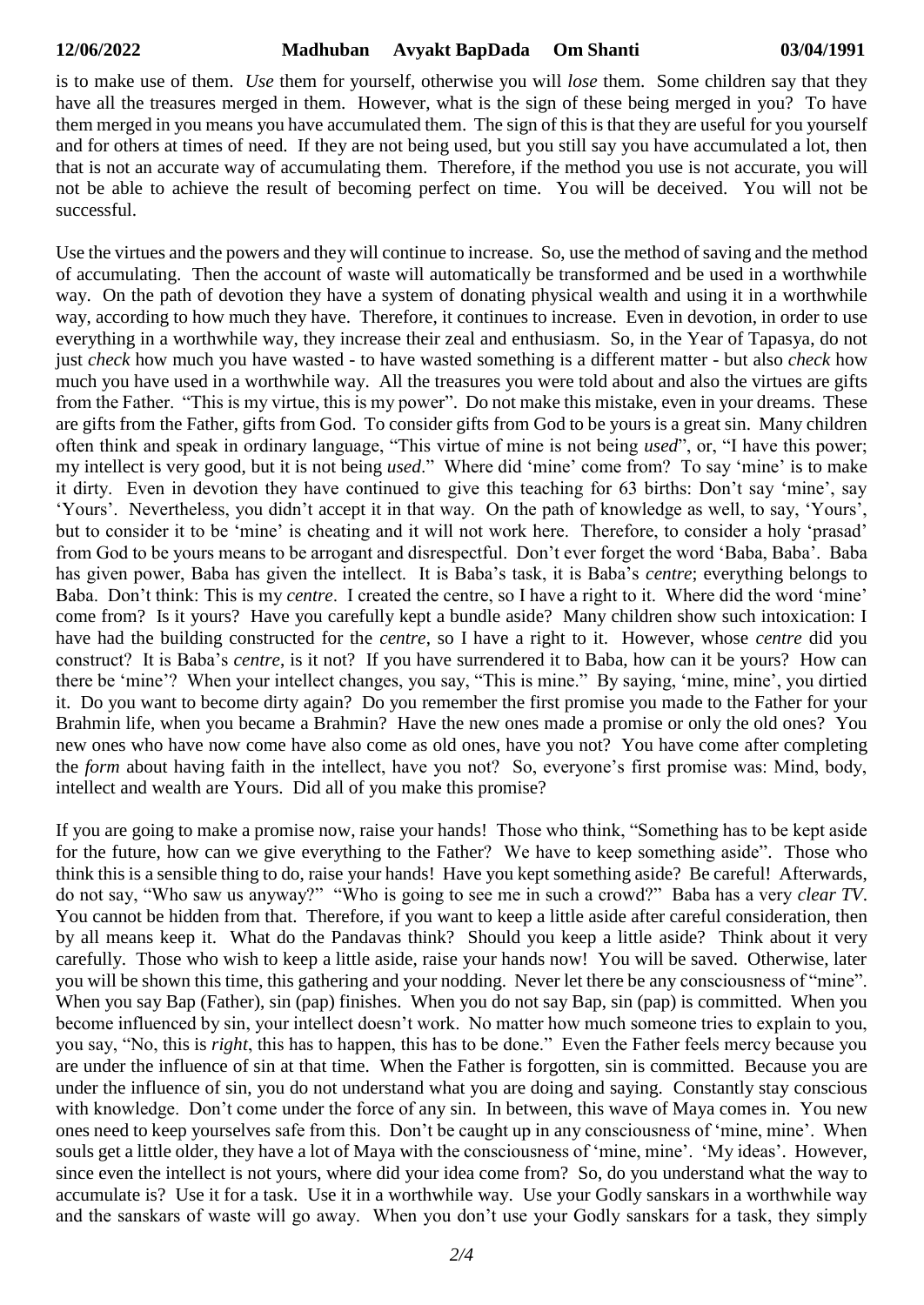remain in your *locker*, and the old sanskars continue to work. Many have the habit of keeping everything in a *bank* or in their cupboards. They have many very beautiful clothes, money and things and yet they will only *use* the old things. They love their old things, and so the things in the cupboard simply remain in the cupboard, and they go out using just the old things. Do not continue to *use* your old sanskars and let the Godly sanskars simply remain in the *locker* of your intellect. Use them for a task; use them in a worthwhile way. So keep a *chart* of how much you used everything in a worthwhile way. To use something in a worthwhile way means to use it and increase it. Use everything in a worthwhile way with your mind, with your words, in relationships and with contacts, with actions, with your elevated company and with your extremely powerful attitude. Do not just think, "My attitude is always very good." So, how much of it was used in a worthwhile way? "My sanskars are those of peace anyway." So, how much were they put to use in a worthwhile way? Did you use them? By adopting the method of using them for a task, you will easily experience the success of becoming perfect. To use something in a worthwhile way is the key to success. Do you understand what you have to do? Do not be happy with just yourself: "I am very good and virtuous, I can give very good lectures, I am a very good gyani soul and my yoga is very good." So, if it is that good, then *use* it! Use it in a worthwhile way. Use it for a task and increase it. It will continue to increase without any effort, and you will then use it in comfort for 21 births. You will not have to make any effort there.

This is an unlimited gathering. (Om Shanti Bhavan was fully packed and, therefore, some people had to sit in the Meditation Hall and History Hall. The hall was too small.) There is the praise of your memorial mentioned in the scriptures: First, water was put into a glass, then it was put into a pot, then into a pond, then, from the pond it flowed into the river. Where did it finally go? Into the ocean. So this gathering first took place in the *history hall*, then in the *meditation hall* and it is now taking place in Om Shanti Bhavan. Now, where is it going to take place? However, this does not mean that you cannot experience an avyakt meeting without a corporeal meeting. The practice of the avyakt meeting has to increase according to the time, and you do have to increase it. The Dadis became merciful and had special mercy for the new ones. However, increase the experience of the avyakt. That will be useful to you at the right time. Look, BapDada is still now playing the *part* of the corporeal meeting for the new children, but until when will this continue?

So, are all of you happy and content? Are you content with staying outside too? This too is *part* of the *drama*. Since you say that the whole of Abu will belong to you, how is this going to happen? So, first of all, at least place your feet there! Then the places that are called the dharamshalas will all become yours. Look, even in the foreign lands, it has already begun to happen. The *churches* are not used so much and so they have *offered* them to the Brahma Kumaris to use. So people offer those big places they have but are not able to run to you to use. So the feet of the Brahmins are being placed in every place. There is significance in this too. Therefore Brahmins play a *part* of the *drama* in setting their feet there. So, what will you do when the whole of Abu becomes yours? They themselves will *offer* it to you, saying, "You look after it." They will say, "Look after us and also look after the ashrams." Therefore, whatever *part* you receive at any time, play that *part* with happiness. Achcha.

To the chatrak souls everywhere who celebrate a meeting and imbibe the jewels of knowledge, to the elevated souls who celebrate a meeting in the subtle form and the corporeal form, to the souls who use all the treasures in a worthwhile way and become embodiments of success, to the souls who have unlimited disinterest and who constantly have the consciousness of 'My Baba' and have no trace of any limited consciousness of 'mine', to the children who constantly attain the success of becoming complete by using the accurate method, BapDada's love, remembrance and namaste.

**BapDada speaking to Dadis:** There should always be new *scenes*, should there not? This was also a new *scene* in the drama and it was *repeated*. Did you ever think that this *hall* would also become small? You wouldn't like to have the same *scene* all the time. You would like to see a new *scene* sometimes. This is also spiritual splendour, is it not? The thought of all of these souls had to be fulfilled and this is why this *scene* took place. You were given permission from here, "You may come!" So what can one do? Now, the new ones will increase and the older ones are now old. You came with enthusiasm and so you *set* yourself accordingly and that was good. It has to be big. It is not going to become any smaller. Since there is the *title* of being a world benefactor, compared to the world, this is nothing. There is going to be expansion and the method will be new also. There are going to be different methods. Now, the attitude will become *powerful.*